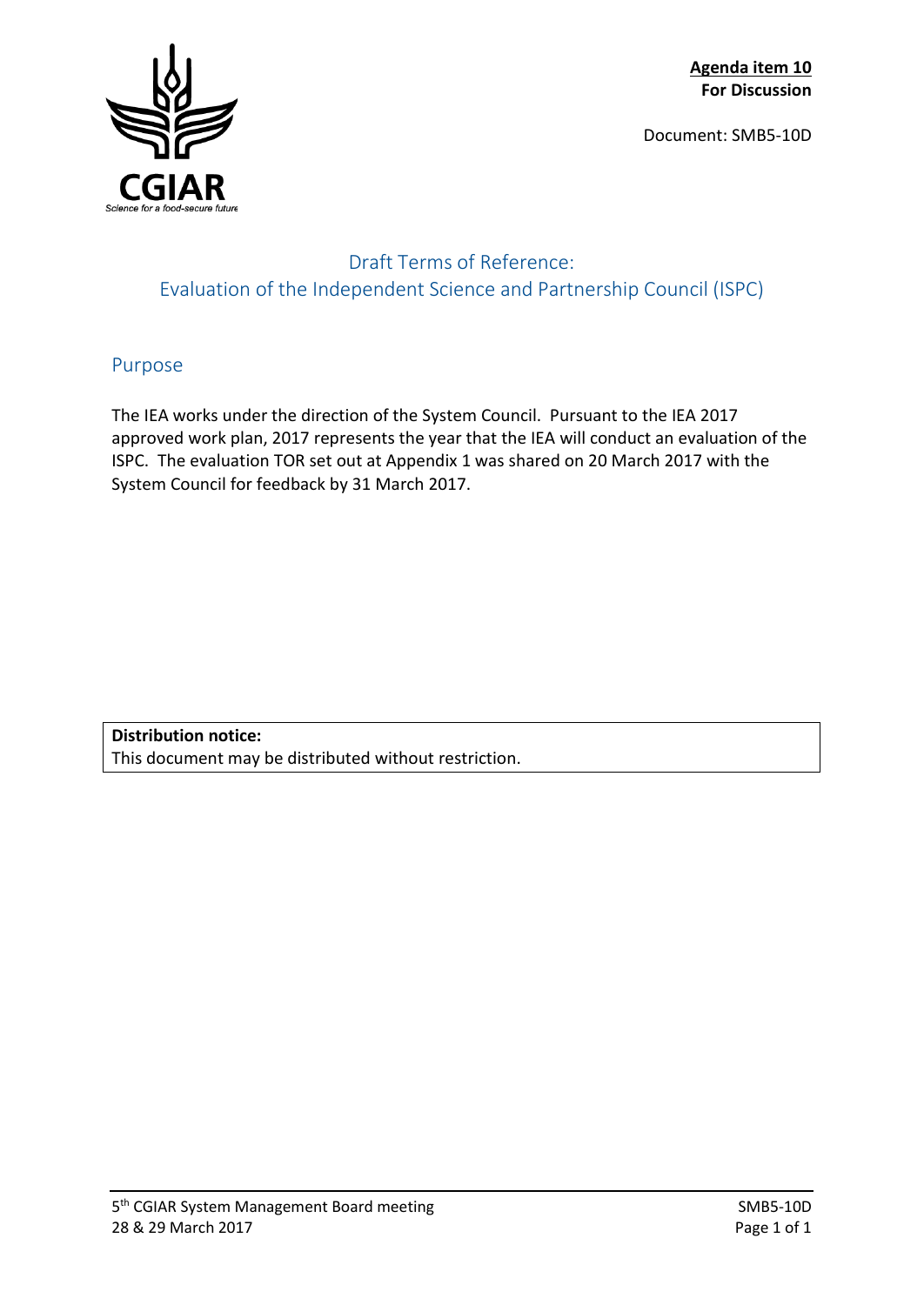# **DRAFT TERMS OF REFERENCE**

**Evaluation of the Independent Science and Partnership Council (ISPC)**



Independent Evaluation Arrangement

# **Draft – Issued for System Council inputs on 20 March 2017**

#### **1. Background**

#### **1.1.Rationale and Context**

The Independent Science and Partnership Council (ISPC) is an independent scientific advisory body of the CGIAR. It was formally constituted in January 2011, in response to the 2008 CGIAR Reform that called for changes to the CGIAR Science Council, which was the science advisory body at the time. The ISPC was to provide independent scientific advice and expertise to the CGIAR Fund Council (now System Council), to serve as an intellectual bridge between CGIAR funders and implementers, and to catalyze partnerships with other international agricultural research institutions<sup>[1](#page-1-0)</sup>.

The evaluation of the ISPC is being conducted by the Independent Evaluation Arrangement (IEA) of the CGIAR which is responsible for System-level external evaluations of CGIAR. The main purposes of the evaluation are twofold:1) to **provide accountability to System Council and CGIAR as a whole** on the relevance and overall performance of the ISPC with respect to all dimensions of the ISPC's functions and work and 2) to **draw lessons and make recommendations for the future,** with a view for the ISPC to best serve the System Council and CGIAR as a whole in the context of the governance reform and the implementation of the Strategic and Results Framework 2016-30 (SRF 2016-2030).

The results of this evaluation are also expected to provide inputs for the finalization of the ISPC Terms of Reference which are expected to be submitted to the System Council for its approval at its November 2017 session.

#### **Overview and evolution of the ISPC**

 $\overline{\phantom{a}}$ 

The ISPC was established in January 2011 as an independent scientific advisory body whose mission is to strengthen the quality, relevance and impact of science in CGIAR. The CGIAR System Framework, in its article 2 (n) defines the ISPC as:

*"a standing panel of experts appointed by the System Council to serve as an independent advisor to the System Council on science and research matters, including strategies for effective partnerships along the research for development continuum. ISPC is functionally independent from the System Organization and the organization hosting the ISPC Secretariat."*

The Council comprises of eminent scientists from a broad range of disciplines serving in their personal capacity and supported by a Secretariat located at FAO headquarters, Rome.

<span id="page-1-0"></span><sup>&</sup>lt;sup>1</sup> Roles and Responsibilities of the Independent Science and Partnership Council (Annex 1 of the document ISPC: Search and Selection Process, FC1, February 2010).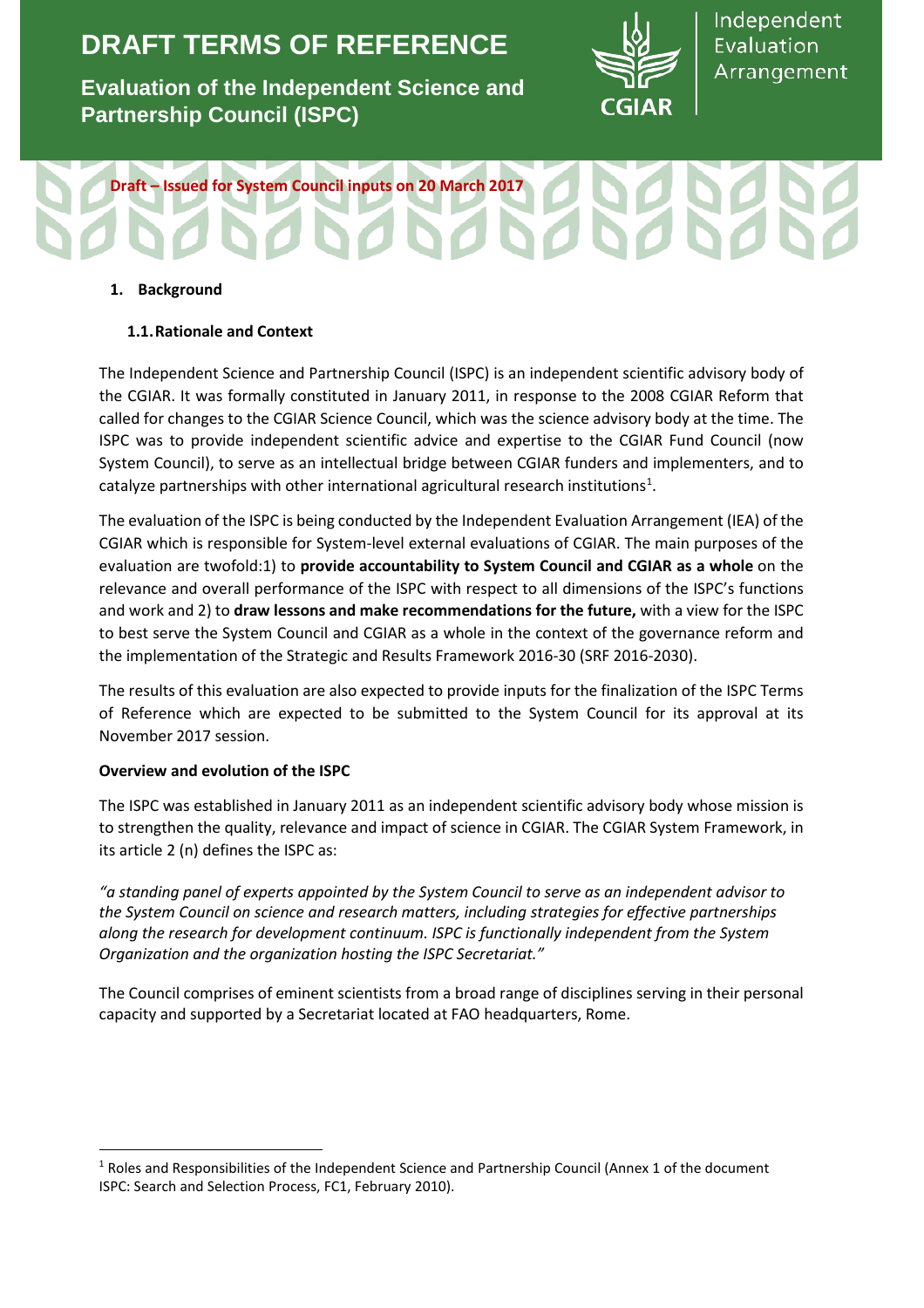Since its establishment in 1971, CGIAR has always included an entity tasked with providing independent scientific and strategic advice and with ensuring the quality of the science produced by its Centers. In 1971, the founders of CGIAR established a Technical Advisory Committee (TAC) of international experts to advise on matters such as CGIAR System's overall directions and substantive issues related to agricultural research, as well as the evaluation of CGIAR Centers and the allocation of core funding within the system. In 2001, CGIAR initiated a reform program, which led to the transformation of the TAC into a Science Council. An interim Science Council took over from the TAC while a *Working Group on the Establishment of CGIAR Science Council* prepared a detailed proposal for the conceptual and operational aspects of the Science Council. The Science Council officially begun its operations in 2004, and, as recommended by the Working Group, included the additional responsibility of "helping to mobilize the best global scientific expertise for addressing the goals of the international agricultural research community"<sup>[2](#page-2-1)</sup>.

In terms of composition, the Science Council was much smaller than the TAC (see [Table 1](#page-2-0) below), but similar to the TAC carried out much of its work through four Standing Panels covering its four principal functional areas. Each Standing Panel was chaired by a System Council member (*ex officio* member in case of SPIA) and included two additional, external members.

|                                                                             | <b>Technical Advisory Committee</b><br>(1971 – 2001)                                                                                                                                                                                                                                                                                                                                                                                                                                                          | <b>Science Council</b><br>$(20023 - 2010)$                                                                                                                                                                                      | <b>ISPC</b><br>(2011-present)                                                                                                                                                                                                                                                                                                                                                                                             |
|-----------------------------------------------------------------------------|---------------------------------------------------------------------------------------------------------------------------------------------------------------------------------------------------------------------------------------------------------------------------------------------------------------------------------------------------------------------------------------------------------------------------------------------------------------------------------------------------------------|---------------------------------------------------------------------------------------------------------------------------------------------------------------------------------------------------------------------------------|---------------------------------------------------------------------------------------------------------------------------------------------------------------------------------------------------------------------------------------------------------------------------------------------------------------------------------------------------------------------------------------------------------------------------|
| <b>Main Functions</b><br>(+) indicates<br>functions that<br>have been added | • provide independent advice<br>and judgements on strategic<br>issues and on the quality of the<br>scientific programs supported<br>by CGIAR<br>• recommend research priorities<br>and strategies to CGIAR<br>• ensure the quality of research<br>supported by the Group and its<br>relevance to the CGIAR's goals<br>and objectives<br>• recommend the allocation of<br>resources among Centers in<br>the context of CGIAR-approved<br>priorities and strategies<br>• assess the impact of CGIAR<br>research | ensure the relevance of<br>$\bullet$<br>science<br>enhance the quality of<br>$\bullet$<br>science<br>assess the impact of<br>٠<br><b>CGIAR</b> research<br>mobilize the global<br>$\bullet$<br>scientific community<br>$^{(+)}$ | contribute to the<br>$\bullet$<br>system strategy and<br>priorities<br>promote the quality<br>$\bullet$<br>and relevance of<br>science<br>assessing the impact<br>$\bullet$<br>of CGIAR research<br>mobilize the global<br>$\bullet$<br>scientific community<br>/ convene periodic<br>high-level scientific<br>dialogue on high<br>priority issues<br>Providing strategic<br>$\bullet$<br>guidance on<br>partnerships (+) |
| Membership                                                                  | Up to 14 (and Secretariat)                                                                                                                                                                                                                                                                                                                                                                                                                                                                                    | 6 plus Chair                                                                                                                                                                                                                    | 6 (8 from 2016) plus<br>Chair                                                                                                                                                                                                                                                                                                                                                                                             |
| Reporting lines                                                             | CGIAR as a whole (through<br><b>International Centers Week and</b><br>Mid-term meeting)                                                                                                                                                                                                                                                                                                                                                                                                                       | Both CGIAR as a whole<br>(through Annual General<br>Meeting) and Executive<br>Committee                                                                                                                                         | Fund Council/System<br>Council                                                                                                                                                                                                                                                                                                                                                                                            |

<span id="page-2-0"></span>*Table 1 – CGIAR's Science Advisory Bodies over time*

<span id="page-2-2"></span><span id="page-2-1"></span><sup>3</sup> Interim Science Council (2002-2004).



 $\overline{\phantom{a}}$ 

<sup>&</sup>lt;sup>2</sup> 2002. Report of the Executive Council's Working Group on the Establishment of a CGIAR Science Council.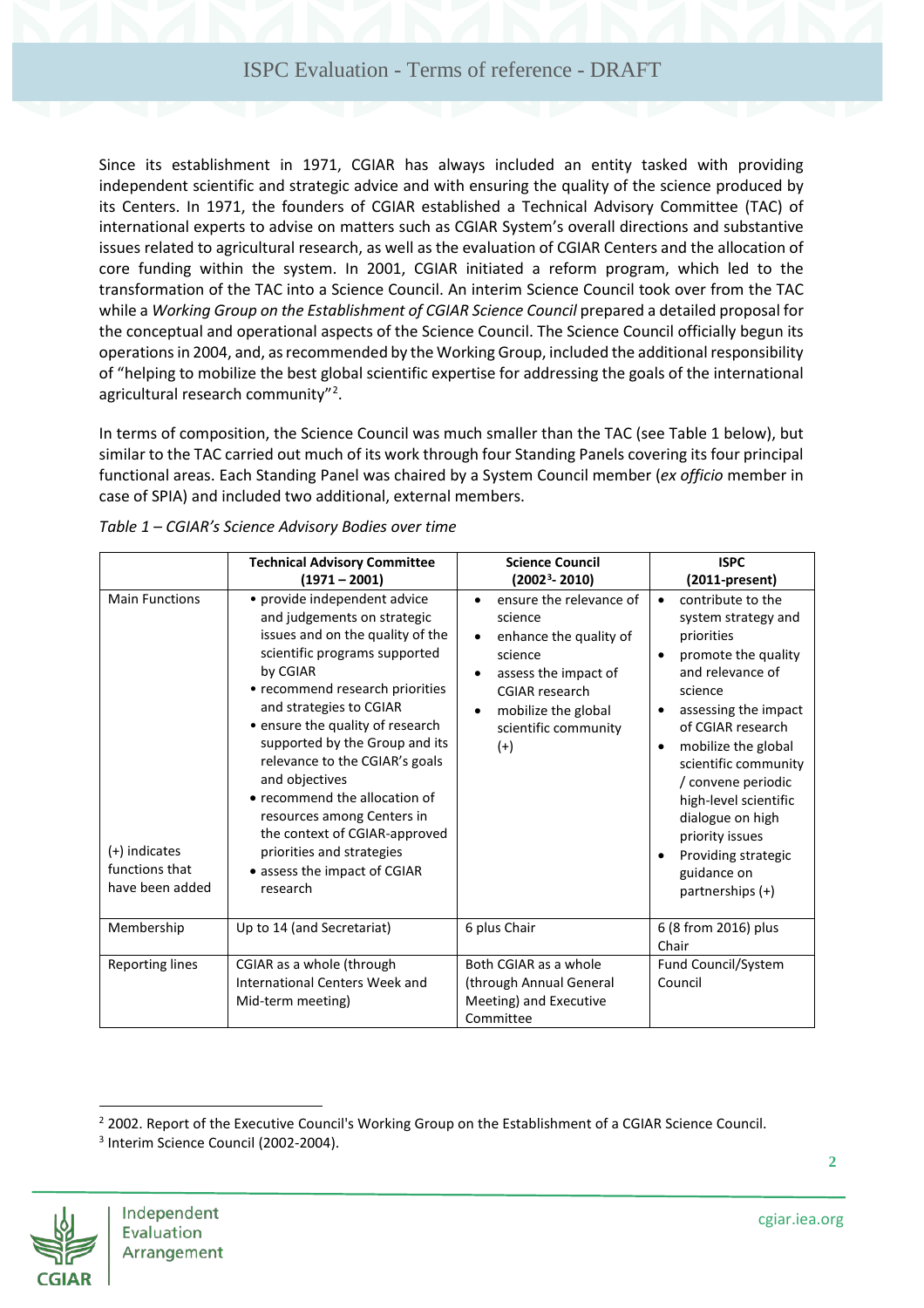In 2008, another wave of reforms brought about two major changes in the mandate of CGIAR's science advisory body, by giving the Independent Science and Partnership Council a prominent role in providing strategic guidance on partnerships and by removing the responsibility for evaluations. The 2008 external review of CGIAR concluded that the Science Council, which provided scientific and programmatic advice, could not also be responsible for evaluating performance arising from its own advice, and thus recommended that a more systematic approach to evaluation be adopted. As a result, in 2010, two separate entities were established – the ISPC, with a similar mandate to its predecessors TAC and Science Council to provide expert advice to CGIAR governance and to strengthen the quality, relevance and impact of CGIAR research, and the new IEA, responsible for conducting independent evaluations of CGIAR research programs and institutions.

In 2014, a Mid-Term Review (MTR) was carried out to assess the progress made since the implementation of the reform in delivering the overall objectives of CGIAR, and, in particular, whether the structure and governance model had delivered the intended increases in effectiveness and efficiency. With respect to the ISPC, the MTR concluded that "the reform, replacing the Technical and Advisory Committee (TAC) and later the Science Council with the ISPC, somewhat diluted the ability of the internal research review process" and recommended that the responsibilities of the ISPC "be elevated to empower it to be proactive in terms of providing strategic guidance, foresight analyses, and assessing and reporting on quality of research results across the system". It recommended that a detailed proposal for the new functions of the ISPC be prepared. As a result, a Task Force for strengthening the ISPC was constituted in 2015, at the request of the CGIAR Fund Council. The Task Force made a number of recommendations that under the evolving governance transition process, were never endorsed. The proposed revised functions of the ISPC suggested by the Task Force were then articulated into a draft set of TORS by the science working group of the CGIAR Transition Team. These TORS are currently under discussion at the System Council.

#### **Theory of Change and Activities**

The ISPC has recently developed a Theory of Change (ToC) centred around its role of providing independent advice (to the System Council) and leadership (to CGIAR scientific community) on science, research and partnership strategies. The Theory of Change describes outputs for each of the ISPC's work streams and outlines key assumptions and risks in achieving two outcomes: enhancing the SC's capacity to make evidence-based decisions in support of effective agricultural programs for development, and CGIAR's scientific community developing and implementing research that contributes to the SLOs.



Independent Evaluation Arrangement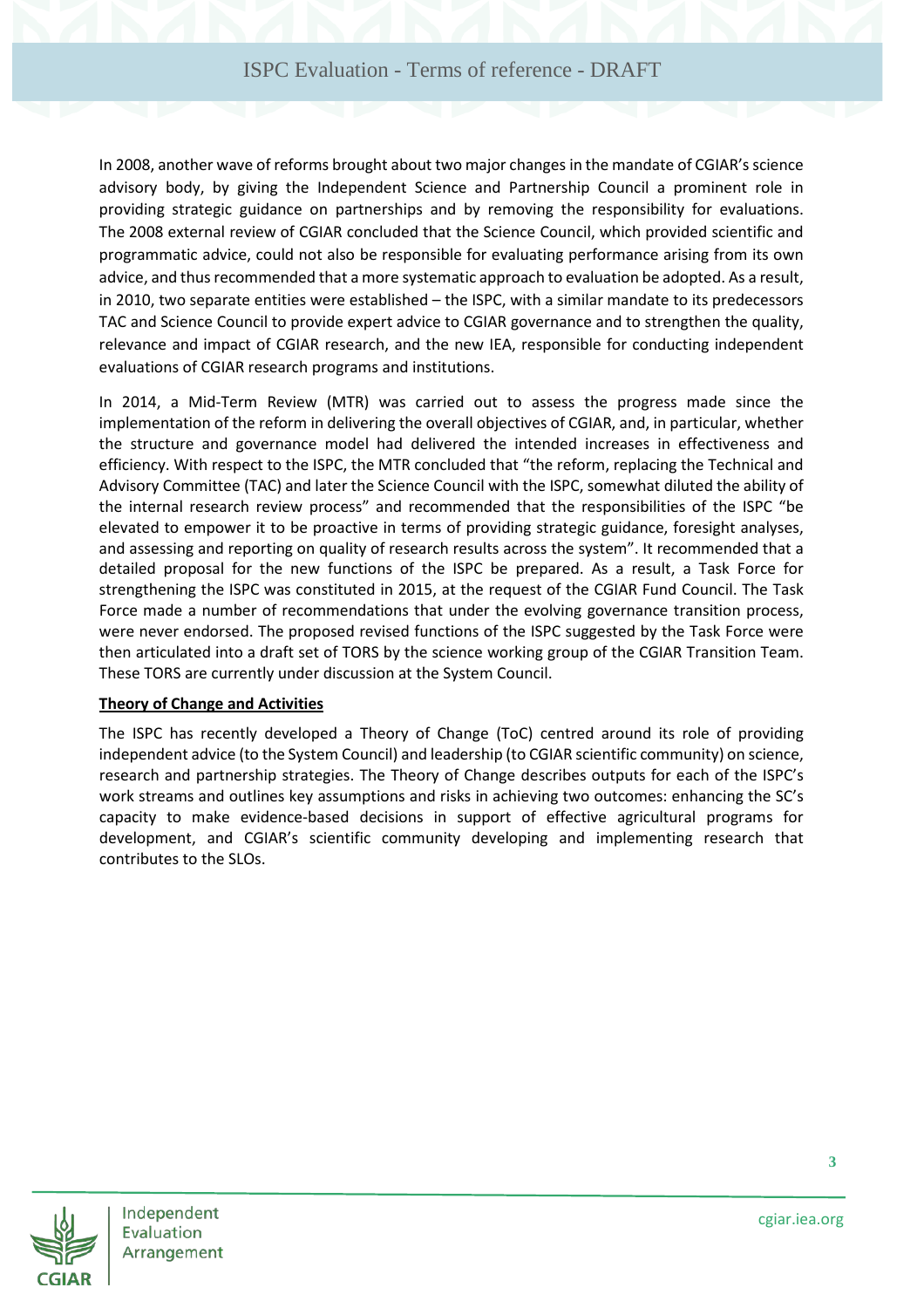#### *Figure 1: 2017 ISPC Theory of Change*



*Source: ISPC Work Plan and Budget 2017*

Although this ToC was developed only recently, it largely reflects the impact pathways and assumptions that have underpinned the work of the ISPC since its establishment. Until the end of 2016, the ISPC has operated in four main areas of activity:

- *Strategy and Trends*
- *Independent Program Review*
- *Mobilizing Science and Partnerships*
- *Impact Assessment*[4](#page-4-0)

In 2017, as illustrated in ToC diagram, these areas have become five, mainly because the work on mobilizing science and partnerships has been divided into two separate work streams (Science Dialogue and Agri-Food Innovation and Partnerships).

Although the *Impact Assessment* work stream of the ISPC has been the largest in terms of expenditures, since the 2008 reform, the ISPC has been significantly involved in providing guidance and independent advice to CGIAR governance through its involvement in the development of the Strategic and Results Framework 2016-30 and a prioritization exercise to help guide the review of the second round of CRP proposals (*Strategy and Trends*), and it has carried out independent peer reviews for two rounds of CRP proposals (*Independent Program Review*).

To implement its activities in the four areas of work, since 2010 the ISPC has had an annual budget ranging from USD 3.4 million in 2012 to USD 3.9 million in 2016, even though expenditures have been below the approved budget every year with the exception of 2015. Until 2015, approximately

<span id="page-4-0"></span><sup>&</sup>lt;sup>4</sup> In 2017, these areas have become five, mainly because the work on mobilizing science and partnerships has been divided into two separate workstreams (Science Dialogue and Agri-Food Innovation and Partnerships).



 $\overline{\phantom{a}}$ 

**2**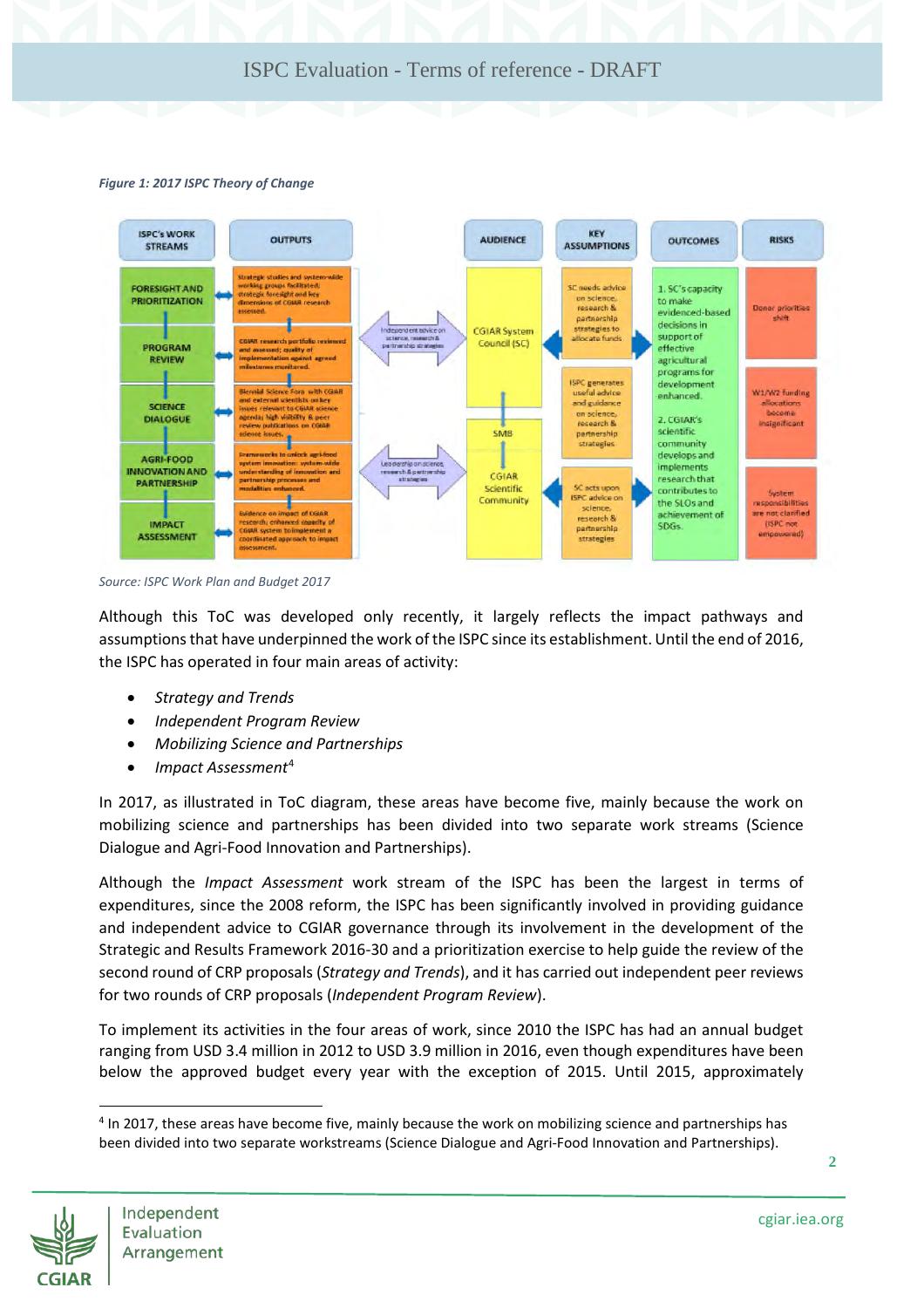30 percent of the ISPC budget was financed by FAO, however since 2016 the entire budget is funded from CGIAR funds. In 2016, the ISPC included a Chair, eight Council Members, eight professional staff and two administrative staff<sup>[5](#page-5-0)</sup>.

#### **2. Evaluation Purpose and Stakeholders**

The main purposes of the evaluation are twofold:

The evaluation will **provide accountability to System Council and CGIAR as a whole** on the relevance, valued-added and overall performance of the ISPC with respect to all dimensions of the ISPC's functions and work. The evaluation will provide an assessment on the extent to which the ISPC is fulfilling the purpose of a science advisory body of a research organization, by reviewing its overall mandate, scope, functions, governance and operational modalities. As reference to assess the performance of the ISPC, the evaluation will use documentation from the 2008 Reform that defined System needs for leadership and advice on science, research and partnership.

The evaluation will **draw lessons and make recommendations for the future,** with a view for the ISPC to best serve the System Council and CGIAR as a whole in the context of the governance reform and the implementation of the SRF 2016-30. The evaluation will have a **formative dimension**, basing considerations for the future not only on an examination of past performance, but also considering emerging challenges and evolving needs of the System in an innovative manner. The evaluation is also expected to provide inputs for the finalization of the ISPC's Terms of Reference, drafted by the science working group of the CGIAR transition team in 2016 and currently under discussion at the System Council.

<span id="page-5-1"></span>The main stakeholders in the evaluation are listed in Table 2 below.

<span id="page-5-0"></span><sup>5</sup> Including SPIA and ISPC Secretariat. Source: ISPC Workplan and budget 2016.



 $\overline{\phantom{a}}$ 

**3**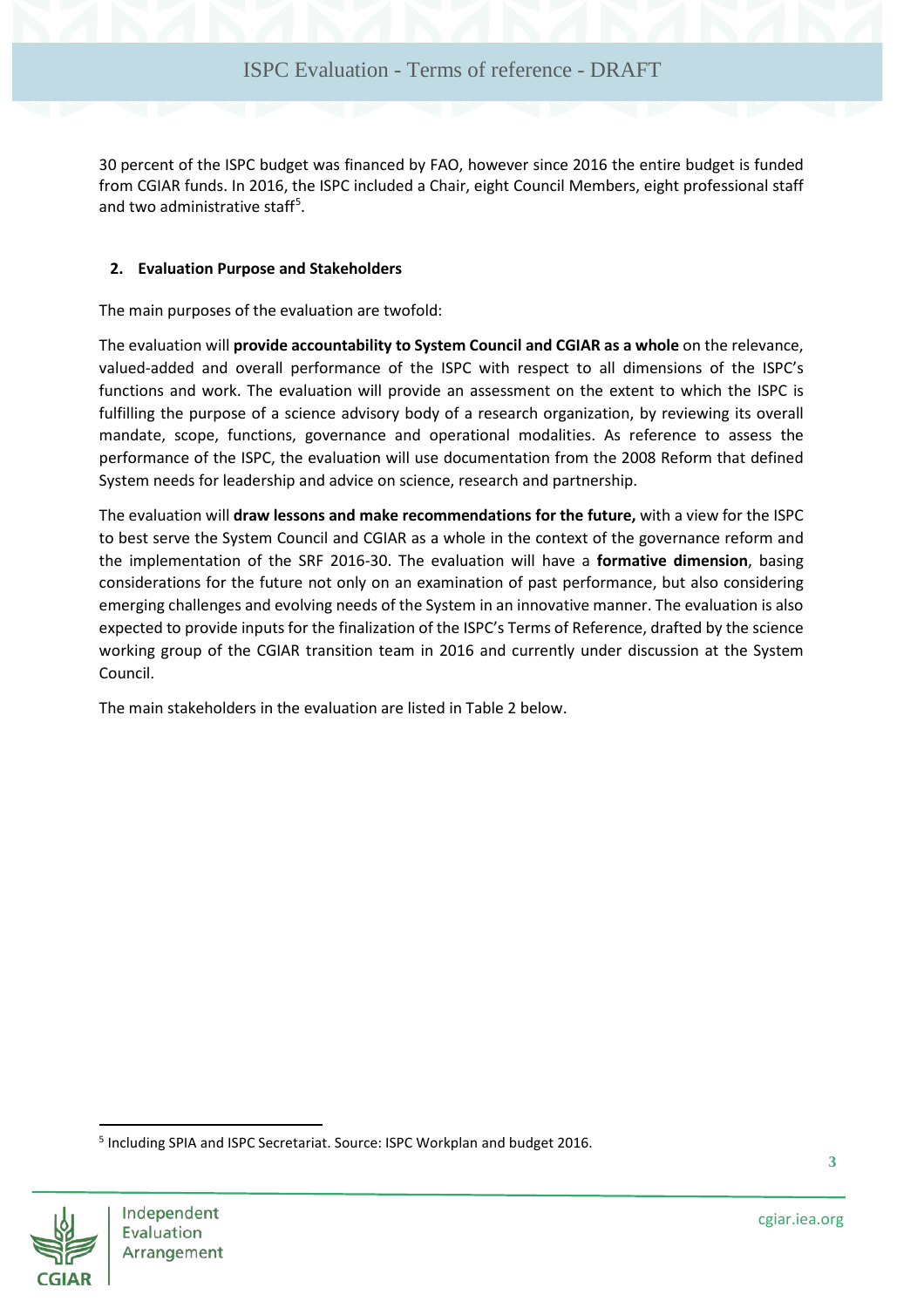| <b>Type of stakeholder</b>        | Role                              | <b>Interest in evaluation</b>     |  |  |  |  |
|-----------------------------------|-----------------------------------|-----------------------------------|--|--|--|--|
| <b>CGIAR level</b>                |                                   |                                   |  |  |  |  |
| <b>CGIAR System Council</b>       | Setting policy and research       | Recipient of the ISPC's           |  |  |  |  |
|                                   | strategy; Mobilizing resources    | independent advice on science,    |  |  |  |  |
|                                   |                                   | research, and partnership         |  |  |  |  |
|                                   |                                   | strategies                        |  |  |  |  |
| System Management Board           | Strategic direction and effective | Implements the independent        |  |  |  |  |
|                                   | governance and leadership         | scientific advice from the ISPC.  |  |  |  |  |
| <b>System Management Office</b>   | Monitoring and reporting,         | Benefit from the ISPC leadership  |  |  |  |  |
|                                   | developing guidelines and         | and guidance on science research, |  |  |  |  |
|                                   | research standards                | and partnership strategies        |  |  |  |  |
| ISPC (including SPIA and ISPC     | Strategic advice, Impact          | Lesson learnt and opportunities   |  |  |  |  |
| Secretariat)                      | Assessment and review of CRP      | for increased relevance and       |  |  |  |  |
|                                   | proposals                         | effectiveness                     |  |  |  |  |
| <b>Independent Evaluation</b>     | Evaluation of CGIAR Research      | User of ISPC/SPIA products        |  |  |  |  |
| Arrangement                       | Programs, Developing guidelines   |                                   |  |  |  |  |
|                                   | and standards for Evaluation      |                                   |  |  |  |  |
| <b>CGIAR Centers and Boards</b>   | Oversight of CRP activities,      |                                   |  |  |  |  |
|                                   | Program Management                |                                   |  |  |  |  |
| <b>CRP Independent Steering</b>   | Advice on strategic direction and | Benefit from the ISPC leadership  |  |  |  |  |
| Committees and other scientific   | priority-setting for CRPs         | and guidance on science research, |  |  |  |  |
| advisory bodies                   |                                   | and partnership strategies        |  |  |  |  |
| <b>CRPs Management</b>            | Management of CRPs                | User of ISPC/SPIA products        |  |  |  |  |
| <b>CGIAR Scientific Community</b> | Develop and implement research    |                                   |  |  |  |  |
| (including DDG Research, Senior   | that contributes to CGIAR System- |                                   |  |  |  |  |
| Science Leaders, CGIAR Impact     | Level Outcomes                    |                                   |  |  |  |  |
| Assessment Focal Points, etc.)    |                                   |                                   |  |  |  |  |
| <b>External Stakeholders</b>      |                                   |                                   |  |  |  |  |
| Main suppliers of international   | Partners in CGIAR research        |                                   |  |  |  |  |
| agricultural research (non CGIAR  |                                   | Benefit from the ISPC leadership  |  |  |  |  |
| Scientific Centers, Universities, |                                   | and guidance on science research, |  |  |  |  |
| etc.)                             |                                   | and partnership strategies        |  |  |  |  |
| GFAR and development partners     | Partners in the implementation    |                                   |  |  |  |  |
|                                   | and uptake of CGIAR research      |                                   |  |  |  |  |

#### **3. Evaluation scope**

The evaluation will cover all activities of the ISPC since its establishment in 2011 taking into account a historical perspective, when appropriate, with a view to understanding how the System's needs for scientific advice have evolved over time.

The evaluation will assess the relevance and scope of the leadership and advisory functions as well as of the work of the ISPC; the operational and functional performance of the ISPC as a whole and in its areas of activity; and the value it adds to other actors in the System that have similar functions at different levels. The evaluation will review the ISPC's contributions to CGIAR in the development of the latest SRF and in light of future expectations of the ISPC's role in developing the next one. The evaluation will also cover the ISPC work on program and portfolio appraisal, which has been a major activity during the period being considered. The evaluation will assess how and to what extent the recent changes in CGIAR governance have impacted the ability of the ISPC to deliver.



Independent Evaluation Arrangement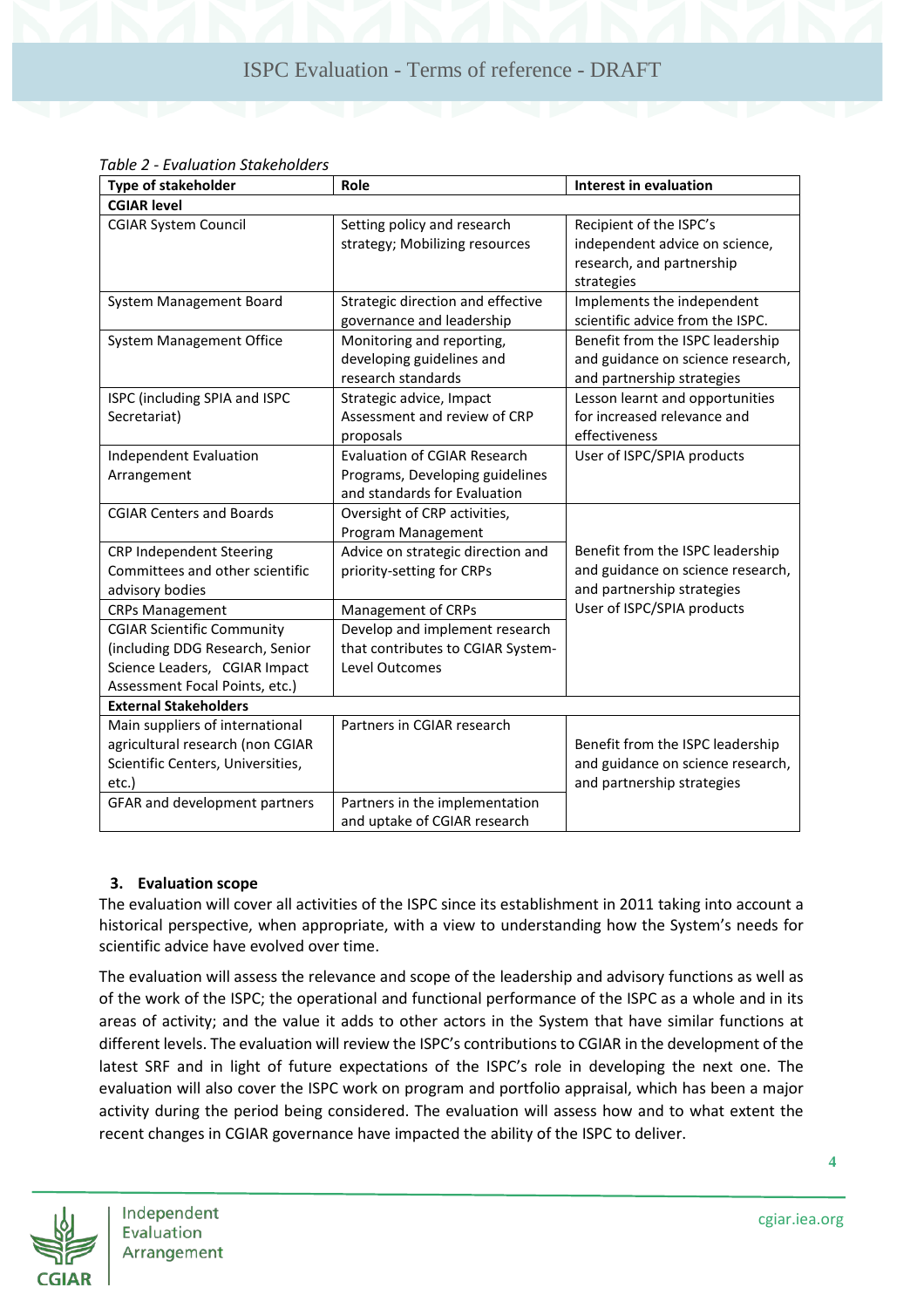**Relevance of the ISPC functions, scope and work** will be assessed in relation to past and evolving System needs and expectations, distinguishing various stakeholder groups, and in a context of emerging challenges in agriculture research for development.

The evaluation will consider two dimensions of performance: functional and operational. **Functional performance** is defined as including credibility, which in turn depends on the independence and quality of the ISPC's advice, and on the utility and influence of its products and services for the System Council, as the prime recipient of its advice, and for CGIAR scientific community as a whole.

**Operational performance** includes an assessment of the extent to which the governance, management and capacity of the ISPC, including SPIA and the ISPC Secretariat, optimally support the ISPC in delivering on its mandate. This will include, *inter alia*, looking at the governance and institutional setting, capacity, human and financial resources, the terms of reference of the ISPC/SPIA members and Chairs and the work processes. To the extent possible, the evaluation will compare the design and operational model of the ISPC to that of similar scientific advisory bodies of international organizations and draw lessons for the future.

With respect to *ex post* impact assessment, the evaluation will take into consideration the evaluation of the Project "Strengthening Impact Assessment in CGIAR" completed in 201[6](#page-7-0)<sup>6</sup>. Following the recommendation of the latter, and considering that SIAC is the main vector of SPIA activities, this evaluation will not provide a detailed assessment of SIAC performance except for major outputs that would have been produced after the SIAC evaluation was completed. However, this evaluation will look at the specific role and performance of SPIA in relation to those of the Centers and CRPs with respect to impact assessment in the System.

While it is beyond the scope of this evaluation to evaluate all arrangements for the provision of scientific directions in Centers and CRPs, the evaluation will look at the value of the ISPC guidance and advice within such environment.

#### **4. Evaluation questions**

The evaluation questions are as follows:

#### **Relevance and adequacy**

- Are the mandate, functions, and scope of the ISPC relevant and adequate, in particular in the context of the Reform of CGIAR, and of the evolving challenges in agriculture research for development?
- Is the new Theory of Change appropriate and fit for purpose in light of evolving system needs?
- Was the balance of efforts among the four strategic pillars of the ISPC appropriate at the time they were in place - and is the current structure appropriate for the changing conditions?

<span id="page-7-0"></span><sup>&</sup>lt;sup>6</sup> IEA has recently completed the ISPC commissioned evaluation "Strengthening Impact Assessment in CGIAR" (SIAC) project. More information is available online[: http://iea.cgiar.org/evaluating/evaluation-of](http://iea.cgiar.org/evaluating/evaluation-of-strengthening-impact-assessment-in-cgiar-siac/)[strengthening-impact-assessment-in-cgiar-siac/](http://iea.cgiar.org/evaluating/evaluation-of-strengthening-impact-assessment-in-cgiar-siac/) 



 $\overline{a}$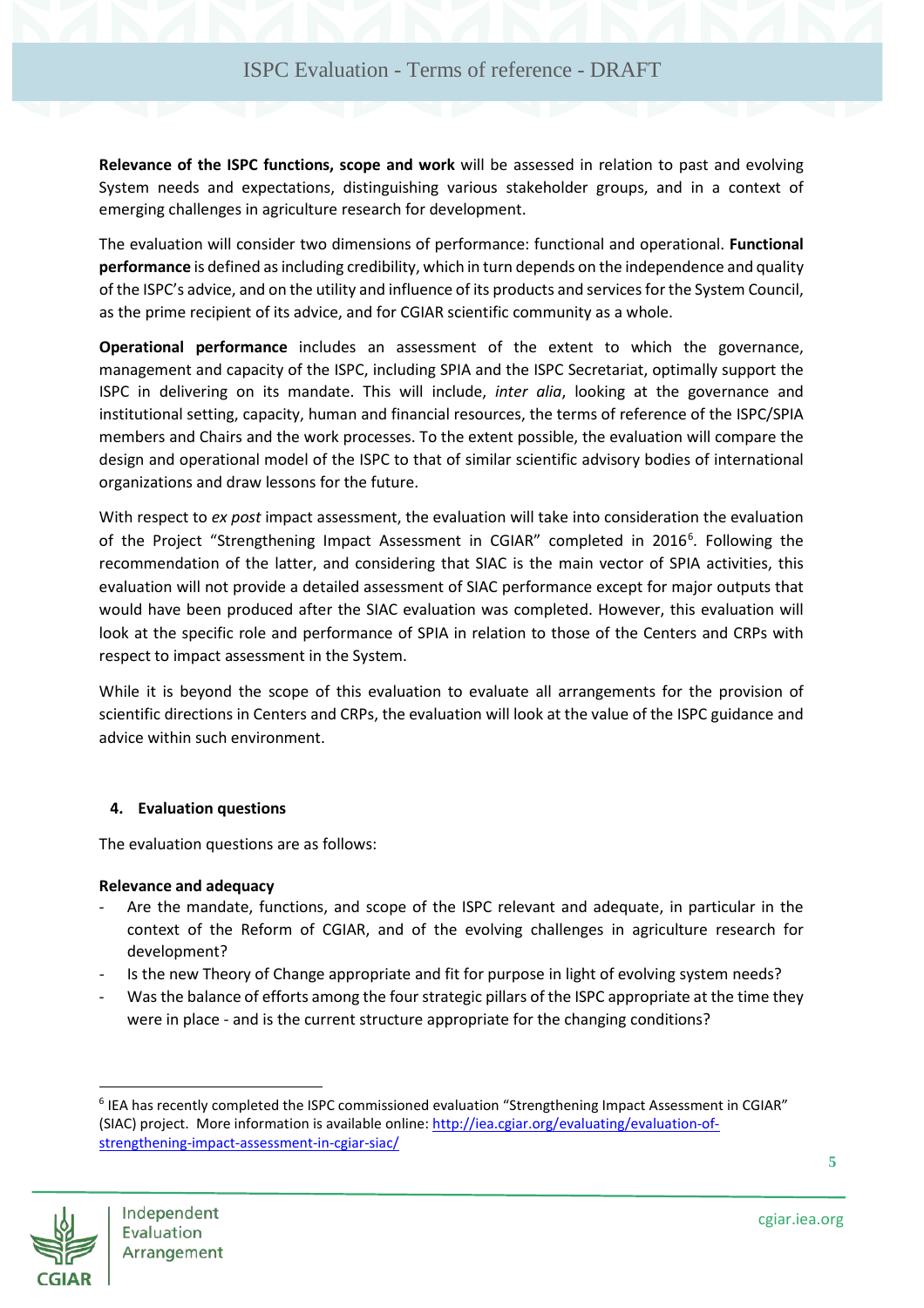What is the relevance, value-added and adequacy of the ISPC roles and activities with respect to: strategies for partnerships along the research for development continuum, strategy and trends, science leadership, and *ex post* assessment vis-à-vis other CGIAR stakeholders involved in these activities? Are there gaps or redundancies?

#### **Functional Performance**

- Is the advice that the ISPC provides to the System Council, System Management Board (previously Consortium) and CGIAR scientific community credible and is it used by these entities?
- To what extent have outputs been produced as planned under each activity area? What are the main enabling factors or constraints that explain the achievement of plans (or lack of)? And, to what extent have the ISPC's outputs been used by its main stakeholder groups?
- How effective is the ISPC in communicating and disseminating its products and advice to the System Council and other CGIAR stakeholders it targets?
- To what extent has the ISPC leadership and advice influenced CGIAR strategic directions, learning and decision-making, in particular (but not exclusively) with respect to: research prioritization, approval of CRPs (past and current portfolio), SRF, effective partnership strategies, and *ex post* impact assessment?

#### **Operational Performance**

- Are the institutional set-up, composition, processes and modalities of work of the ISPC, including SPIA and ISPC Secretariat, appropriate for the ISPC to perform its functions effectively and in a timely, cost-effective manner?
- Does the Council operate in a manner optimal for it to be able to provide independent advice while being sufficiently informed about the entities and activities its advice concerns? In particular:
	- o Is the selection of the ISPC members congruent with the requirement of independence? Are the roles and functions of its members clear as per their Terms of Reference?
	- o Is there clarity (on the part of the ISPC council members, SPIA members and/or others in the CGIAR system) on the respective roles and functions of SPIA and the ISPC?
	- o Is the relationship between the ISPC, SPIA and the ISPC and SPIA Secretariats effective?
	- o To what extent does the ISPC Council and Secretariat expertise cover research areas and interests relative to aspects of the CGIAR mandate? Is there appropriate use of external expertise?
	- o To what extent has the Fund Council (now System Council) been effective as a mechanism for oversight and guidance?
	- o Are the levels and forms of interaction with CGIAR system units (System Council, System Organization, IEA) adequate for serving the needs of both the ISPC and its CGIAR stakeholders?

Specifically on the ISPC Secretariat:

- Is the Secretariat adequately set up and organized to support the mission and the work of the ISPC?
- How adequate are the Secretariat's human and financial resources to perform its function?

This set of questions will be reviewed and refined by the team leader and the IEA in consultation with stakeholders during the inception phase.

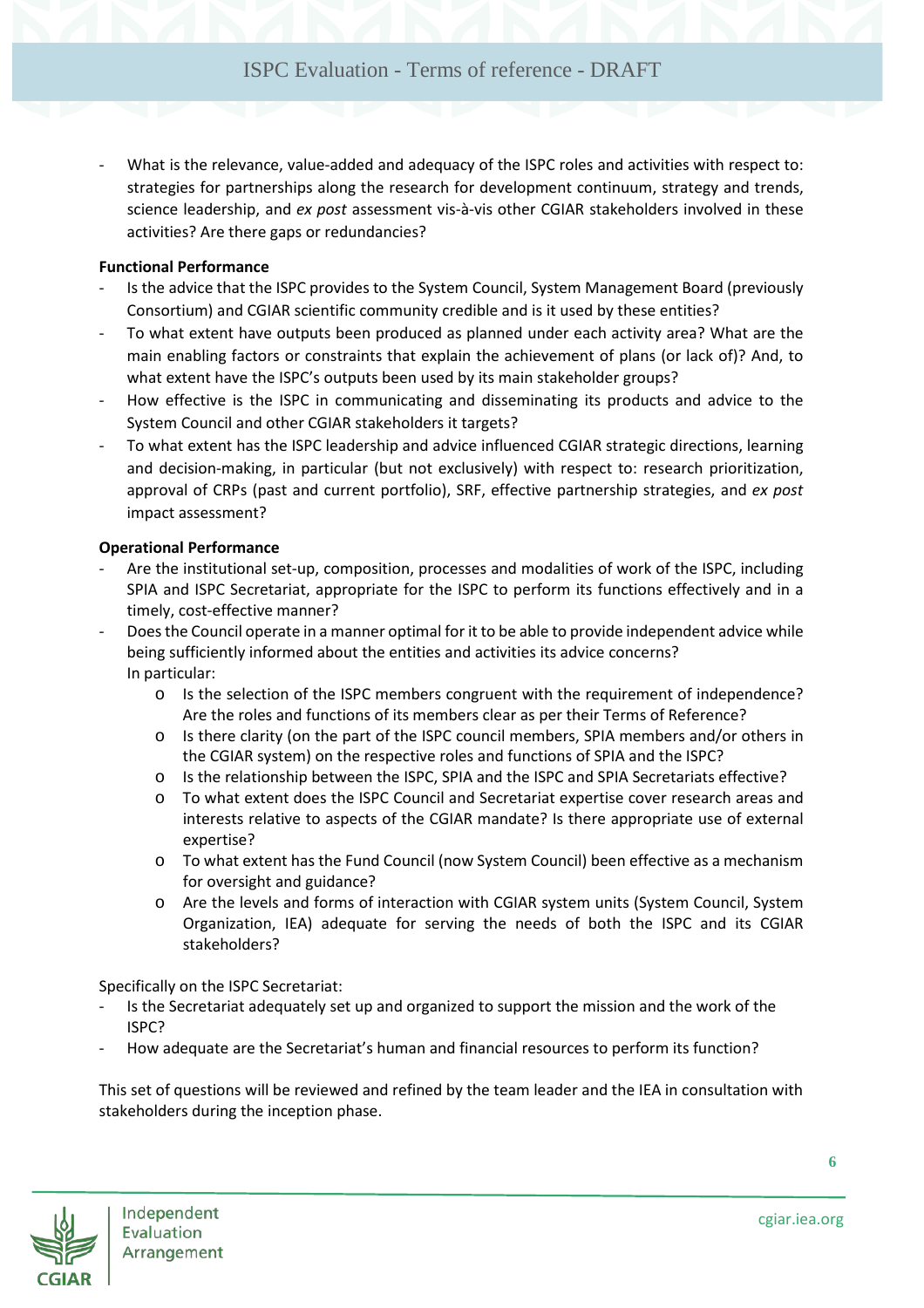#### **5. Evaluation approach and methods**

The evaluation will cover the four strategic areas the ISPC's activities were organized under during the period being considered, as well as the governance and management of the ISPC. Each of these requires a different approach. During the Inception Phase, the Evaluation team leader, in collaboration with the IEA, will develop an evaluation framework.

The evaluation will review the assumptions underpinning the impact pathways and the articulation of the four pillars around which the ISPC organized its activities until the end of 2016. The evaluation will also consider whether the new ISPC ToC and associated work streams respond adequately to the lessons learned and evolving system needs.

The evaluation will adopt a consultative approach, engaging with a range of internal stakeholders as well as key informants from outside CGIAR, and seeking feedback at key moments particularly during the analysis and reporting phases. The groups of stakeholders with whom the evaluation team will interact are listed i[n Table 2](#page-5-1) above. In conducting interviews, there will be a focus on assessing the role and work of the ISPC from the point of view of clients and users of its products and services. While the ISPC eventually serves the system as a whole, the ISPC Chair reports to the System Council. Therefore, special attention will be given throughout the evaluation to capture the expectations and views of the System Council members.

In addition to structured interviews, the evaluation will use a wide range of tools and methods, including: analysis of documents and reports, publications, guidelines, etc.; desk studies, issue papers and observation at the ISPC-related events. A survey will be conducted to cost-effectively reach a wide range of internal stakeholders. Webinars will be organized for consultation with various groups of CGIAR stakeholders at different stages of the evaluation and in particular on early findings.

In order to optimize the use of the external team, the IEA will prepare background papers including, among others, on the following themes: Evolution of system-level scientific advice in CGIAR; Mapping institutional arrangements for the provision of scientific advice at Center and CRP levels; Tracing study on the ISPC's guidance to the System Council concerning CRP selection; Comparative analysis of scientific bodies of international/multilateral organizations.

The key documents to be used in refining the evaluation's design and used as the sources of evidence include the following:

- ISPC work plans and budgets, activity and financial reports over the evaluation period
- ISPC Meeting Reports
- ISPC and SPIA strategic studies, papers and reports (through the ISPC website)
- Roles and Responsibilities of the Independent Science and Partnership Council (Annex 1 of the document ISPC: Search and Selection Process, FC1, February 2010)
- SPIA Strategy and Operational Plan 2011-13
- Preliminary Draft Revised Terms of Reference of the Independent Science and Partnership Council, 3 March 2017
- Bringing together the Best of Science and the Best of Development: Independent Review of the CGIAR System, 2008
- An Evaluation of the ISPC Science Fora (both April 2014 and April 2016)
- Final Report from the Mid-Term Review Panel of the CGIAR Reform, 2014



**7**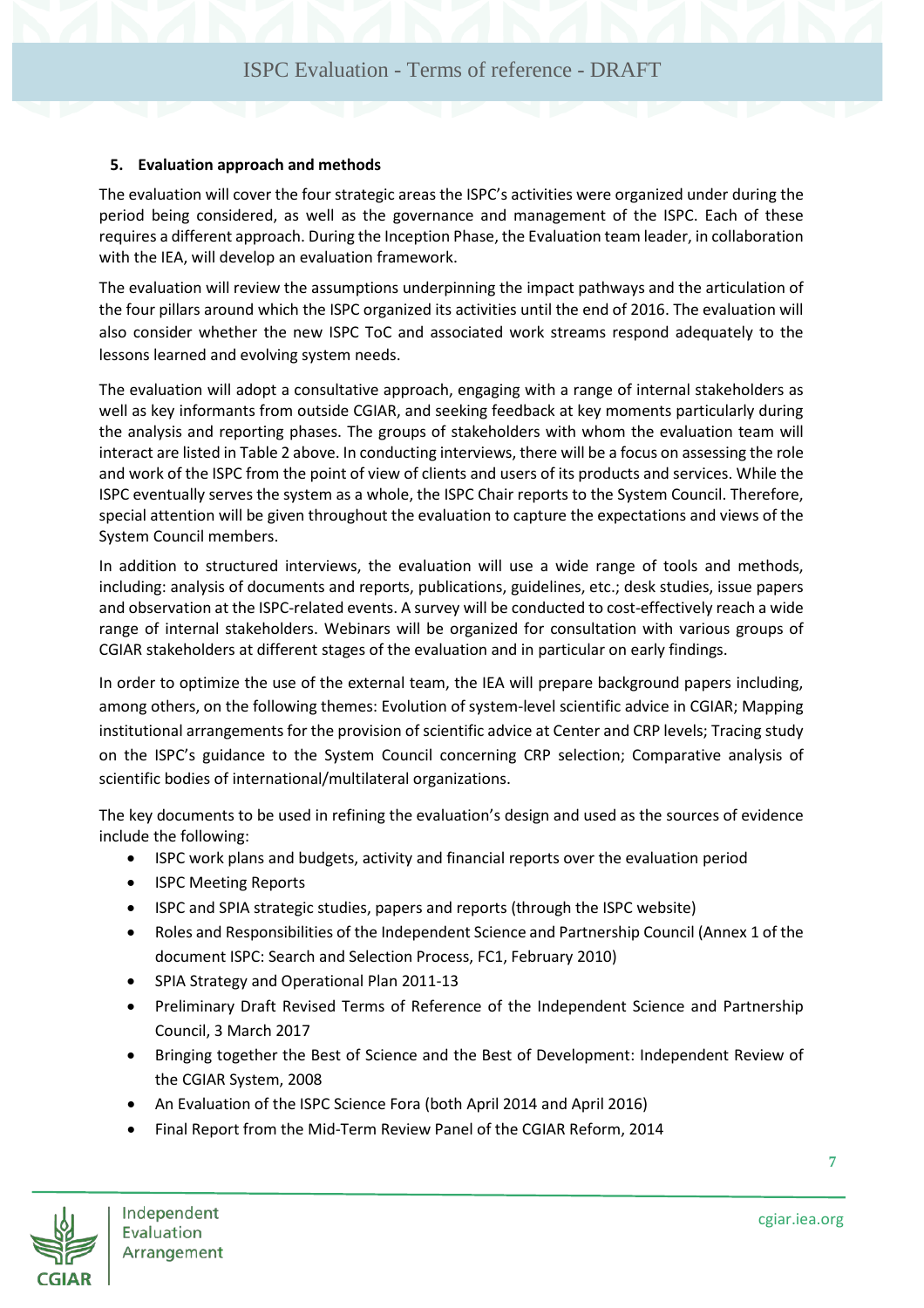- ISPC Task Force Report, 2015
- IEA Evaluation of the "Strengthening Impact Assessment in CGIAR" (SIAC), 2016

To ensure credibility, the Evaluation will be conducted in accordance with the following principles:

- a) independence and impartiality
- b) involvement of stakeholders
- c) transparency
- d) reference to CGIAR standards for evaluation

#### **Challenges**

The evaluation will look at the performance of the ISPC against the backdrop of the full range of scientific guidance and advice in the System, although it will not be possible to do a detailed analysis of the latter. Interviews with key informants and triangulation using other tools will help the team make an objective judgement on the performance of the ISPC.

A similar limitation applies to the analysis of the value-added and roles of SPIA relative to those involved in impact assessment in CGIAR, especially when formulating a vision and recommendations for the future. It will not be possible to assess comprehensively the quality of impact assessment work in the Centers and CRPs. However, in parallel to this evaluation, the IEA is conducting a mapping exercise of evaluative studies, adoption studies and impact assessment. Together with views of targeted informants, this will provide some insights on coverage, quality, opportunities and constraints at Center and CRP levels.

#### **6. Evaluation Management**

#### *6.1.Team composition*

The evaluation will be conducted by a small team of three senior consultants with expertise in science and research for development, experience in managing science and scientific advisory bodies. The need for expertise for specific tasks will be assessed during the Inception Phase and cost-effective ways to provide such inputs will be sought.

In addition, an Expert Panel will be formed to act as an advisory body to the evaluation and provide guidance and expert opinion during key stages of the Evaluation (Inception Phase, early Findings and Draft Report). It will not have an oversight role. The Expert panel will be composed of independent internationally renowned experts from across a range of disciplines relevant to the work of the ISPC.

#### *6.2.Governance of the Evaluation*

The Team Leader is accountable to the Head of the IEA and has final responsibility for the evaluation report and all findings and recommendations, subject to adherence to CGIAR Evaluation Standards. The Evaluation Team is responsible for submitting the deliverables as outlined in more detail below.

The IEA is responsible for planning, designing, and managing the evaluation. The IEA will also be responsible for the quality assurance of the evaluation process and outputs, and for the dissemination